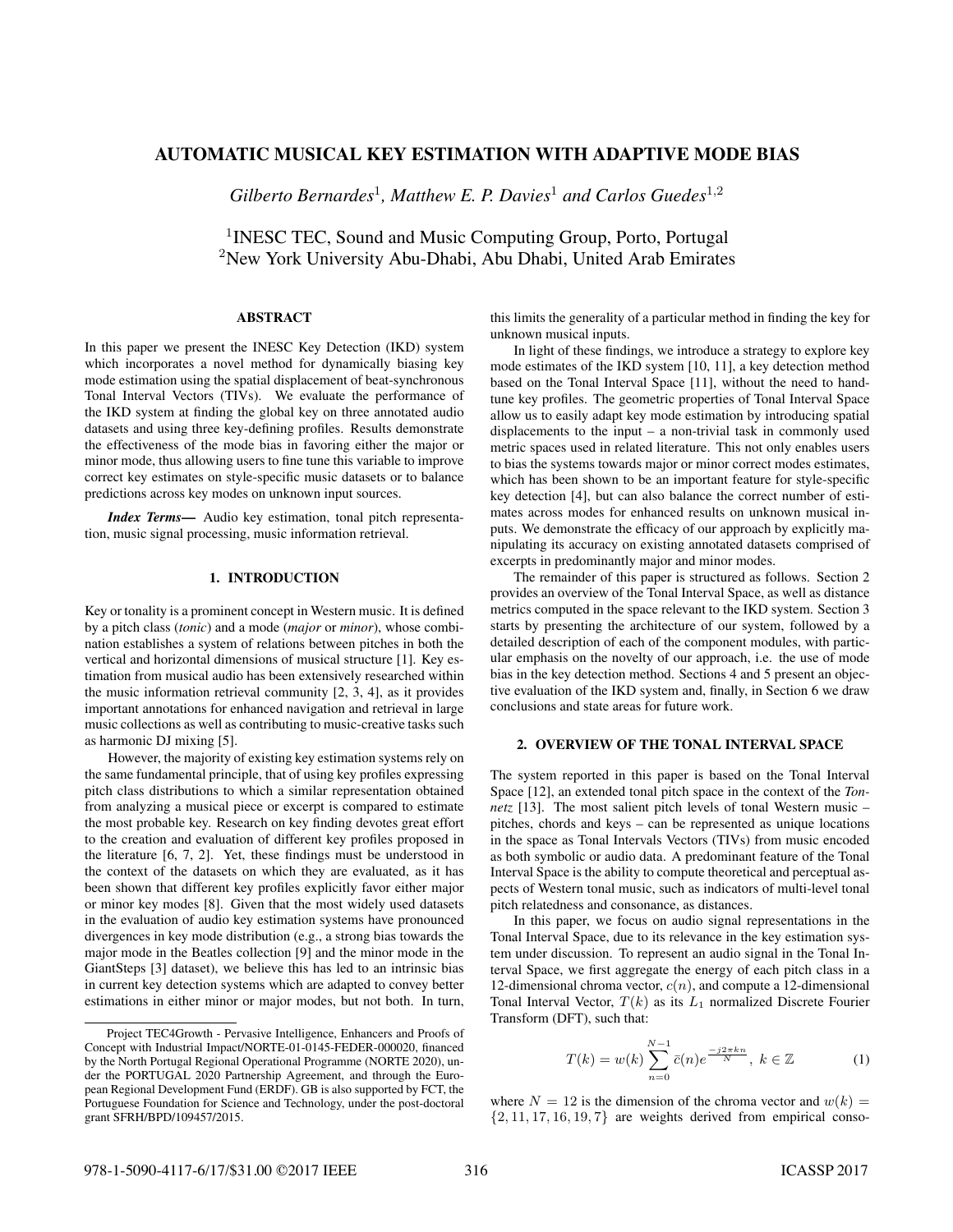nance ratings of dyads used to adjust the contribution of each dimension *k* of the space (or interpreted musical interval), making it a perceptually relevant space in comparison to its non-weighted version [12]. We set *k* to  $1 \leq k \leq 6$  for  $T(k)$  since the remaining coefficients are symmetric.  $T(k)$  uses  $\bar{c}(n)$  which is  $c(n)$  normalized by the DC component  $T(0) = \sum_{n=0}^{N-1} c(n)$  to allow the representation and comparison of different hierarchical levels of tonal pitch [12].

The resulting spatial location of tonal pitch in the Tonal Interval Space ensures that configurations understood as perceptually related within the Western tonal music context correspond to small Euclidean distances [12]. Relevant here are the distances of the 24 major and minor TIV keys, which are sparsely and (per mode) equidistantly represented in the space. Neighboring key TIVs adhere to theoretical and perceptual relations (e.g., in the neighborhood of each key TIV, we find its dominant, subdominant, and relative keys) [12]. Furthermore, the set of diatonic pitch classes and chords of each key are at smaller distances than non-diatonic pitch configurations, allowing us to infer the key TIV from a collection of pitch and chord configurations. A final property of the space relevant to our study is the constant vector norm of transposition invariant configurations. This property indicates that, for example, all major keys are at the same distance from the center (the same applies to all minor keys). Additionally, due to the difference of intervallic relations between major and minor keys, a consistent vector norm difference exists between these two sets of configurations, thus the ideal binarised TIVs (containing only the notes of each scale) for harmonic minor keys are closer to the centre of the Tonal Interval Space than for major keys.

# 3. AUDIO KEY ESTIMATION METHOD

Fig. 1 shows the architecture of the IKD system. The first module is responsible for performing a beat segmentation on a musical audio input, whose onset times are then used to compute beat-synchronous TIVs. Given that harmonic changes typically occur on beats [14], we adopt beat segments as the temporal resolution for representing the harmonic content, in order to maximize the efficiency of the system while minimizing the likelihood of two chords being temporally merged. The second module introduces a spatial displacement to the input beat-synchronous TIVs to bias or balance the inference of key mode based on the vector norm difference between major and minor keys in the Tonal Interval Space. Finally, the third module computes the distance between the displaced input TIVs from 12 major and 12 minor TIV key-defining profiles and finds the most probable key as that with the smallest distance.



Fig. 1. Architecture of the IKD system.

## 3.1. Beat-synchronous TIV

Given an audio signal (with sampling frequency 44.1kHz), we first extract chroma vectors using the NNLS chroma [15] plugin within Sonic Annotator [16] with default parameters, including both tuning correction and spectral whitening. Each chroma vector is calculated over a 46 ms frame. Next, we extract beat locations from the same input audio signal, using the QM-VAMP bar and beat tracking [17] also within Sonic Annotator. To compute the beat-synchronous chroma vectors we then take the median value per chroma bin across all frames within each beat, *b*. Finally, we apply Eq. 1 to compute the beat-synchronous TIVs.

### 3.2. Mode Bias

The principal novelty of our key estimation method in comparison to related template-based key estimation methods is the introduction of a key mode bias,  $\alpha$ , which exploits the vector norm difference between major and minor key in the Tonal Interval Space. This variable adjusts the location of input beat-synchronous TIVs to favor key estimates in one of the major or minor modes. This can be better understood in the 2-dimensional illustration of the key level in the Tonal Interval Space shown in Fig. 2. When  $\alpha < 1$  we "pull" input vectors towards the center of the space (i.e., decrease their norm), thus favoring minor keys estimates. On the other hand, when  $\alpha > 1$ we "push" them towards the edge of the space (i.e. increasing their norm), thus favoring major keys estimates.



Fig. 2. Illustrative example of the key level in the Tonal Interval Space mapped into 2 dimensions. Upper and lower case letters represent major and minor keys, respectively, along with their corresponding vector norm. By altering the norm of an input TIV (represented as a circle) using different values of  $\alpha$ , we show the impact of the mode bias on key estimates, which oscillates between key modes, notably the relative C major (for values of  $\alpha > 1$ , represented as a square) and A minor key (for values of  $\alpha < 1$ , represented as a triangle).

#### 3.3. Key TIV Profiles

Fig. 3 shows three key-defining profiles, *p*, adopted in this study, which expose the pitch class distribution of the C major and C minor keys. Their selection was based on their different nature: the knowledge-based profiles by Temperley's  $(T^t)$  [6], the corpus-driven profiles by Aarden  $(T^a)$  [7] and Shat'ath  $(T^s)$  [2], from folk and electronic dance music (EDM) corpora, respectively. These profiles are considered here as chroma vectors,  $c(n)$ , which we convert to key TIVs using Eq. 1. The key TIVs of remaining keys are computed by rotating the C major and C minor key TIVs,  $T(k)$ , by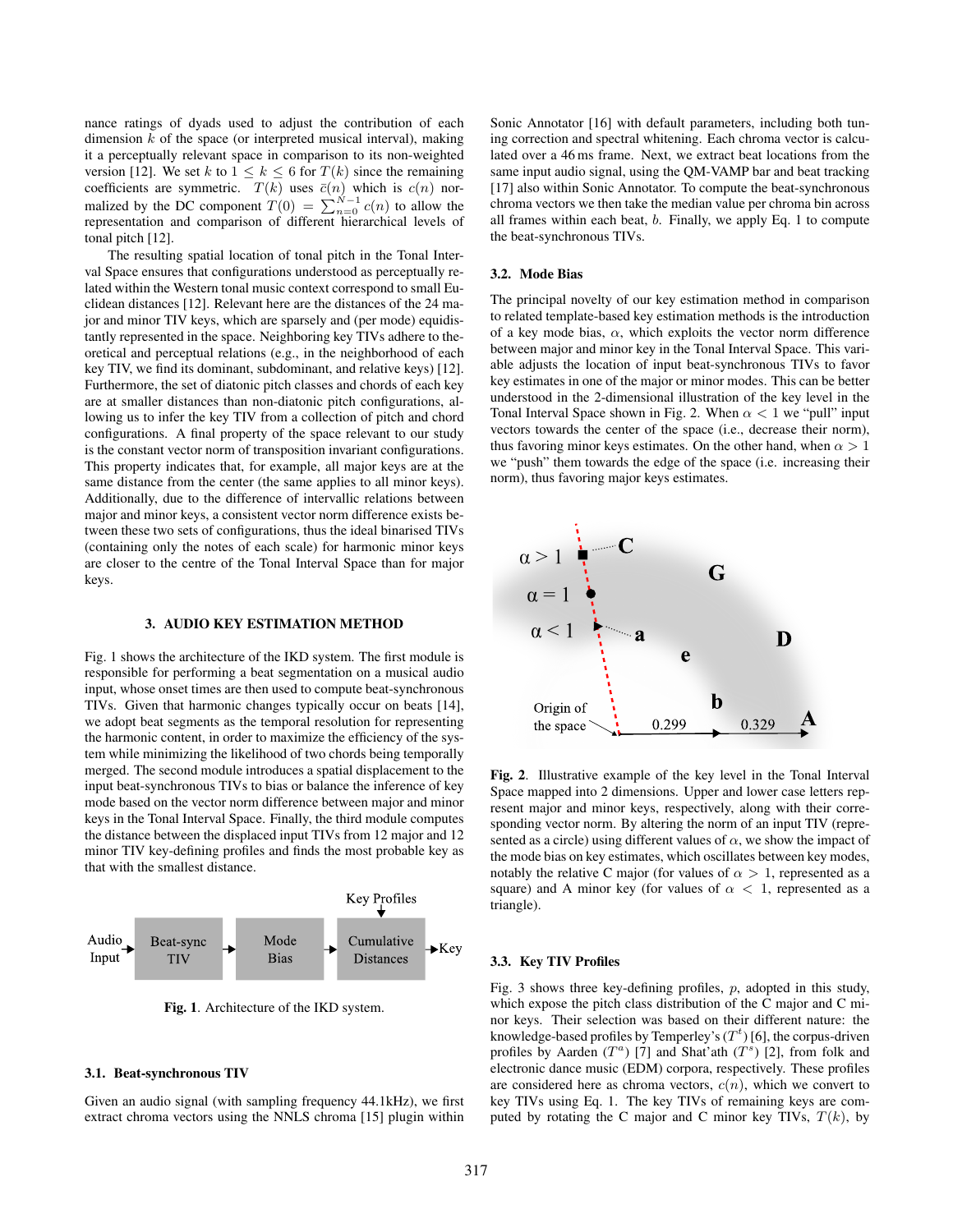

Fig. 3. The major and minor key profiles for the four set of profiles used: Aarden  $(T^a)$  [7], Shat'ath  $(T^s)$  [2], and Temperley  $(T^t)$  [6] (for enhanced visualization the profiles were normalized to zero mean and unit variance).

 $\varphi(r) = (-2\pi kr)/N$  radians, where  $r = [0, 11]$  semitones. Further details on the transposition of pitch configurations in the Tonal Interval Space by means of TIV rotation can be found in [10].

### 3.4. Key Estimates as Minimal Cumulative Distances

Based on the assumption that a key-indicating element is the use of its diatonic pitch set and chords, we define a method for estimating the global key of a musical example,  $R_{\text{min}}$ , in the Tonal Interval Space by finding the minimum in a function which accumulates over time the distances of the total number of query beat-synchronous TIV,  $T_b(k)$ , from the 12 major and 12 minor key TIVs, such that:

$$
R_{\min} = \operatorname{argmin}_{r} \sum_{b=1}^{B} \sqrt{\sum_{k=1}^{6} \left| T_b(k) \cdot \alpha - T_r^{p^*}(k) \right|^2} \qquad (2)
$$

where  $T_r^{p*}$  are 24 major and minor key TIVs, derived from the collection of three different key profiles, *p*. When  $r \leq 11$ , we adopt the major profile and when  $r \geq 12$ , the minor profile. To limit the influence of silent or noisy (inharmonic) beats, *b*, we only retain those for which  $T(0) > 0.1$ , where *B* is the total number of retained beatsynchronous TIVs. By default, the mode bias  $\alpha = 1$  (i.e. no spatial displacement to the input beat-synchronous TIVs is introduced) and can be adjusted to favor one of the two major and minor modes as detailed in Section 3.2. The system output is a number,  $R_{\text{min}}$ , ranging between 0-11 for major keys and 12-23 for minor keys, where 0 corresponds to C major, 1 to C# major, and so on through to 23 being B minor.

### 4. EVALUATION

We undertake an objective assessment of the IKD system in estimating the global key from musical audio, focusing on the implications of the mode biasing strategy on three different datasets and for three key-defining templates. By adopting different values of  $\alpha$ (both greater than and less than 1) in Eq. 2, we aim to show that: i) our mode bias can improves performance on either major or minor modes by increasing and decreasing  $\alpha$ , respectively, ii) overall results on correct key estimates can be improved by adopting a balanced  $\alpha$  value, and iii) key-defining profiles have a tendency to privilege one of the major or minor modes.

We use three audio datasets with key annotations made by experts in our evaluation. When combined, this collection provides a total of 879 musical examples, which include heterogeneous genre and timbre qualities. The first datatset consists of the initial 30 seconds of 96 classical musical examples evenly distributed across modes and tonics (4 musical examples per key) used in the MIREX Audio Key Estimation task [18]. The second dataset includes the first 30 seconds of 179 Beatles' songs [9], with 89.4% examples in the major mode. The third dataset is the GiantSteps collection [3], which consists of the initial 2 minutes of 604 EDM examples across 23 sub-genres, with 84.8% of the data in the minor mode. As discussed in the introduction, the use of datasets with even mode distribution is an important design decision in the evaluation of systems for the key estimation on unknown input. While the MIREX training set fulfills this criterion, the two remaining datasets favor different modes, which we use as a strategy to understand the behavior of our mode bias algorithm. To this end, we expect to improve the baseline results (i.e. when  $\alpha = 1$ ) on the Beatles and GiantSteps datasets by increasing and decreasing the  $\alpha$ , respectively.

# 5. RESULTS

Fig. 4 shows the performance of our IKD system on the three datasets under evaluation, for which we provide a score for  $\alpha$  = [0.05, 20] and across each profile, *p*, as well. To allow a fair comparison with previous studies, we use the MIREX evaluation procedure [19], which is widely applied in key estimation studies, where correct and neighboring keys estimates are weighted and averaged into a final score according to the following point assignment: correct (1), dominant/subdominant (*.*5), relative (*.*3), parallel (*.*2), and others (0).

The most immediate observation we can draw from our results in Fig. 4 is the effectiveness of the mode bias in regulating the tendency of mode prediction, confirming the expected tendencies on the evolution of the correct estimates in the Beatles and GiantSteps datasets shown in Fig. 4 (b) and (c). As the vast majority of musical examples in the Beatles dataset are in major mode, the ascending accuracy curve shows the expected improvements for the three keydefining templates when  $\alpha$  increases. Equally, the GiantSteps datatset reinforces the mode bias effectiveness by showing the contrary tendency, i.e. smaller values of  $\alpha$  result in better predictions. On the other hand, the results for the evenly distributed MIREX training set generate a less asymmetric curve for the same range of  $\alpha$  values. The inflection point for each key profile curve on the MIREX training set results shown in Fig. 4 (a) can be considered the optimal value of  $\alpha$ , which provides the best, and most balanced key mode, results for this dataset.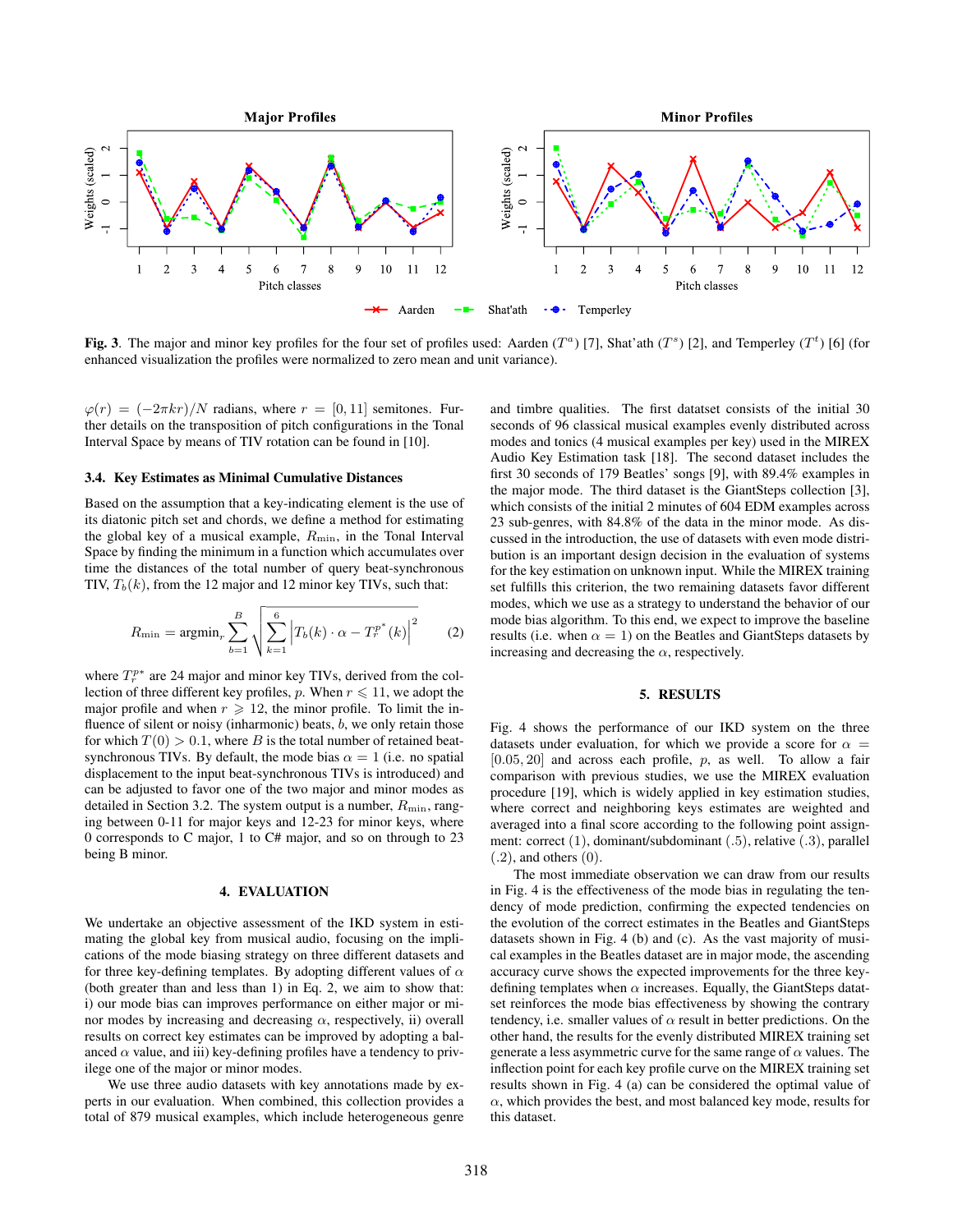

Fig. 4. Performance of the IKD system for the three datasets under evaluation: a. MIREX training set, b. Beatles, and c. GiantSteps. Each dataset was evaluated using three key profiles (Aarden  $(T^a)$  [7], Shat'ath  $(T^s)$  [2], and Temperley  $(T^t)$  [6]), on a range of values for the modes bias  $\alpha = [0.05, 20]$ .

|                | NS   | SН   | <b>FGIH</b> | Rekordbox | IKD  |
|----------------|------|------|-------------|-----------|------|
|                | [20] | [2]  | [4]         | [21]      |      |
| <b>Beatles</b> | 72.4 | 59.3 | 76.0        | 56.37     | 65.9 |
| GiantSteps     | 52.9 | 59.3 | 74.6        | 79.6      | 68.5 |
| Combined       | 57.4 | 59.9 | 69.3        | 74.3      | 67 9 |

Table 1. Comparison of different key estimation software on the Beatles and Giantstep datasets. The best score for each dataset is shown in bold.

Overall, adopting Temperley [6] profile,  $T<sup>t</sup>$  when  $\alpha = 0.55$ gives the best performance for the MIREX training set (91.3% score) and Shat'ath [2] profile,  $T^s$  when  $\alpha = 0.35$  provides the best results for the combined set of the Beatles and GiantSteps datasets (67.9% score). Combining the two latter datasets indicates which  $\alpha$  value provides the best results for a system to which unknown audio content input is presented. Moreover, in cases where a known tendency for one of the modes exists (such as the minor mode in EDM music), the system can achieve much better performance (77.1% for the Beatles dataset and 71.3% for the GiantSteps, when  $\alpha$  equals 10 and 0.15, respectively). The best performing  $\alpha$  values for all datasets indicate that the Shat'ath [2] and Temperley [6] profiles without the mode bias (i.e., when  $\alpha = 1$ ) favor correct major mode estimates, where as the Aarden [7] profiles show the opposite behavior.

In Table 1 we present the performance of different systems for audio key estimation on the Beatles and GiantSteps datatsets reported in [4], to which we include the scores for our IKD system (using Shat'ath profiles and  $\alpha = 0.35$ ) and for the Rekordbox [21] software on the Beatles dataset. While our system outperforms Noland and Sandler [20] and Shat'ath [2] systems, it provides worse results than Rekordbox [21] and Falardo et al.'s systems [4]. We believe that the poorer performance of our algorithm in relation to the two latter systems is due to the high optimization of their algorithms for EDM. Not only is the Tonal Interval Space designed to provide 'general' inferences for Western tonal music, without being fitted to any particular style, the NNLS chroma representation used in the IKD also aims at finding perfectly tuned harmonic pitch templates, which may not be the case in most EDM and pop/rock music, namely when using synthesizers. While the performance of Faraldo et al.'s system [4] is most accurate across these two datasets, an initial version of our IKD system outperformed it on the (closed) dataset of 1252 classical music examples from MIREX 2016 Audio Key Detection task [22].

# 6. CONCLUSIONS AND FUTURE WORK

In this paper, we have presented an enhanced key mode estimation on the IKD system using a mode bias strategy, which introduces a spatial displacement to input TIVs. We demonstrated that the mode bias not only allows users to favor correct key estimates on one of the two major or minor modes – relevant for key detection on stylespecific datasets – but also provides a strategy to balance correct key mode predictions when in the presence of unknown input sources. The method sheds some light on breaking the computational key estimation problem into two parts: one for mode estimation and the other for tonic estimation. To this end, we envisage our method could particularly benefit end-users who may be readily be able to distinguish between major and minor modes, but are unable to infer the root, as well as provide insight into enhanced discrimination between the two modes at the various hierarchical pitch levels.

The major contribution of this paper and the strength of the IKD system in relation to related research is its flexibility in correctly estimating the key from audio inputs with dynamic control over mode prediction – a feature that, to the best of our knowledge, has never been considered before in key detection system other than adjusting key-defining profiles in an *ad hoc* manner to fit to existing datasets. Finally, an important consideration resulting from this study is the relevance and influence of evenly distributed datasets in the evaluation design of key detection systems in order to avoid unsound conclusions resulting from the tendency of particular key-defining templates to favor one of the two major or minor modes.

Stylistic instantiations of the current IKD system are planned for future work towards improving the chroma representation used to accommodate musical sounds with non-harmonic timbral qualities [23], such as those typically featured in EDM, as well as understanding the distribution of modes across different musical genres to tune the system for its optimal performance in style-specific datasets. A style-specific key estimation system that profits from the IKD mode bias algorithm, must know in advance the bias towards one of the major or minor modes to provide better key estimates. To this end, we plan on using timbral features to automatically select  $\alpha$ from the audio signal .